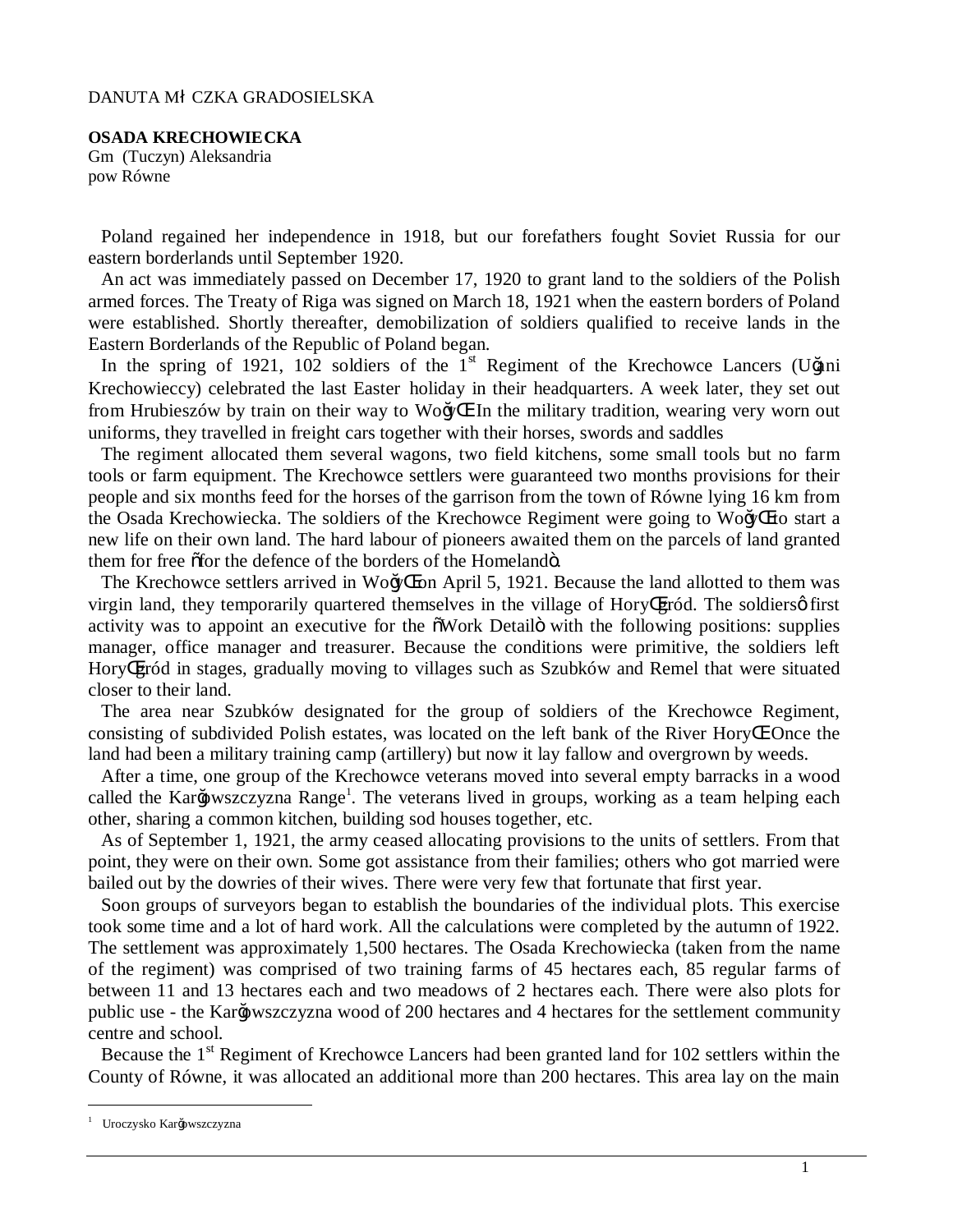road to Równe, about 6 6 7 km from the Osada Krechowiecka near the villages of Wielki yty and Horodyszcze. It consisted of two plots, one plot of 45 hectares designated for instruction in farming and a smaller plot for 19 non-commissioned officers of the Krechowce regiment. They established an independent unit of 20 farms called Boles  $\epsilon$  wice. The name derived from the first commander of the 1<sup>st</sup> Regiment of the Krechowce Lancers whose name was Boles  $\mathbf{\hat{a}}$ w Mo cicki. This group remained in close contact with the Osada Krechowiecka.

When all the plots in the settlement were defined, the work detail was disbanded. Then, all property acquired with communal resources, such as tools, equipment, carts, etc., was distributed among the settlers. Additional horses sent by the regiment were paired off and distributed among the settlers by the drawing of lots.

After the disbandment of the work detail, a general meeting of the settlers was called to elect by democratic process four members of the executive of the new Osada Krechowiecka. The following positions were filled: the director, treasurer, manager of the settlement and secretary.

The plots were distributed by the drawing of lots. Since the fields had been sown before the distribution of plots, it worked out that most of the men had sown the fields of their colleagues, often at the other end of the settlement. They had to wait until after the harvest to work their own fields. The soil was good loess with a clay base, requiring a specific type of cultivation.

Along the 5 km northern border of the Osada Krechowiecka was a federally owned forest. The settlement was bisected by the wide, straight, well-travelled road, from Równe to Tuczyn. Many country roads led from this main road to various villages such as yty , Aleksandria, Remel, Szubków, Ko lin, Hory gród, etc. These were large villages (the largest of which was Ko lin with 1200 people) whose inhabitants were assimilated into the prevailing Ruthenian and Ukrainian culture. There were a number of unpleasant incidents involving the local population in the initial years of the Osada Krechowiecka. The cause of these problems was an attitude of hostility and distrust on the part of the locals towards the settlers. With the passage of years, relations improved between the two groups and in some instances there was even reciprocal cooperation and respect.

To the east and south, the Osada Krechowiecka bordered on Osada Hallerowo sharing a small part of the southern border with Osada Jaz $\bigcirc$ wiecka. The rest of her southern border she shared with the Osada Bajonówka. These were military settlements. The village of yty lay to the south and further south was the county seat of Równe. In the direction of the wood there were 20 five-hectare civilian plots whose owners maintained close ties with the settlement immediately on their border. The Osada Krechowiecka was larger in territory and population than any of the above-mentioned settlements.

The beginnings of the settlement were very difficult. Many people lived in sod houses. They started by digging wells and building their homes. The men worked together in small groups to hasten the work so that they could take up residence on their own plots as quickly as possible. Many of the settlers had no idea how to cultivate the land. Agriculture courses were organized to remedy this situation. Then, the settlers began to put into action the settlement os cultivation plan. They planted fruit-bearing and decorative plants, as well as vegetable gardens. In 1923, the first agricultural association in the county of Równe was established at the Osada Krechowiecka.

By then, most of the settlers were married and the settlement was developing well. A great deal was accomplished by common effort. A dairy operated in a home rented from one of the settlers. A school was established in the home of another settler. The needs of the settlement were many. Construction of a community centre was begun in 1929 when all the settlers helped to transport the necessary materiel. A loan from the National Agricultural Bank<sup>2</sup> made possible the completion by the end of that year. The settlement school was relocated to the community centre. Classes were added as children arrived in the settlement to a limit of 7 classes totalling 240 children. The teaching

 <sup>2</sup> Pa stwowy Bank Rolny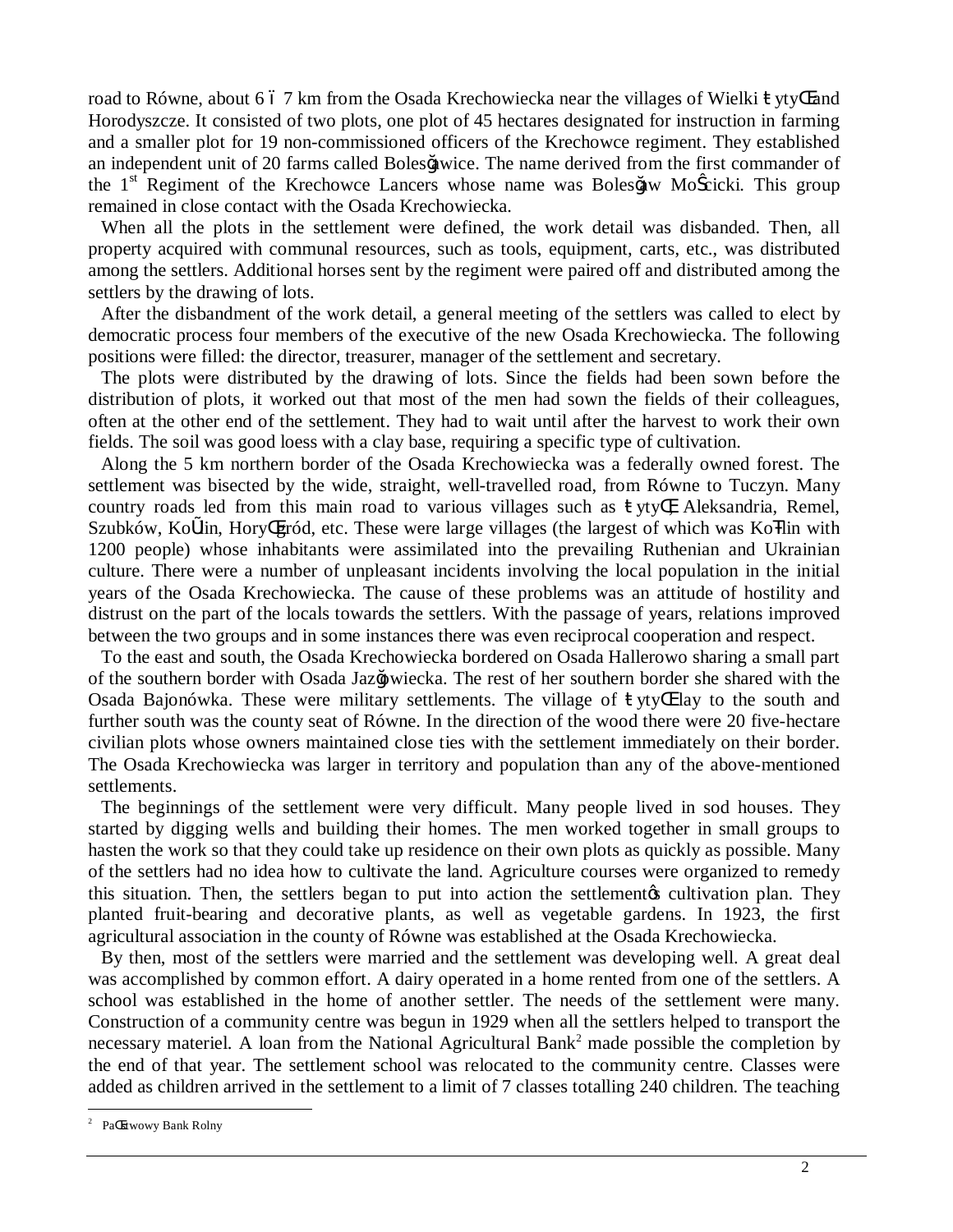staff grew accordingly. The head mistress of the school from the beginning to the end was Miss Maria Klossówna.

The Settlement celebrated its  $10<sup>th</sup>$  anniversary in 1931. A delegation from the  $1<sup>st</sup>$  Regiment of the Krechowce Lancers in Augustów attended, as well as associated veterans of the regiment. A gala dinner for several hundred people was held, at which the following poem was recited by the children of the settlement:

# *The Tenth Anniversary of the Settlement*

*Ten years ago – there was nothing here I was not here, and neither were you or nor he Only the wind howled in the empty field And the sad sun journeyed across the sky. Then came our daddies; Each one so wed and ploughed and built a home, Then, everyone brought their wives No w they have many sons and daughters, And we will work for the common good And we raise no w our children's voices and shout: "All for our homeland!!! A ll for our settlement!!!"*

From the beginning of the 1930s, the settlement was in full bloom economically and organizationally. The settlement community centre housed the school, the central dairy, a room for making sauerkraut, a post office and telephone operator, a branch of the Kasa Stefczyka<sup>3</sup>, a cooperative shop, a warehouse for grain, and the offices of all executives and organizations (The Farmersø Association, the various breedersø alliances, the Housewives association, youth organizations such as brownies, guides and scouts, the executive of the settlement itself, and living quarters for the head mistress of the school).

The settlement was bisected by a good road from Równe to Tuczyn where there was a bus route. The beautiful orchards, plantations of sugar beets, tobacco, the ponds full of fish and the herds of cattle and flocks of fowl, were all evidence of the increasing prosperity of the settlers. The common effort of the settlers was bearing fruit.

The local population in the neighbouring villages also benefited from the presence of the settlers: the locals found work on the farms, the neighbouring farmers gained access to improved breeds of cattle and fowl, better types of grains and new seeds for onions, celery, etc.

The crowning effort of all the settlers but primarily of the Osada Krechowiecka was the building of a church in the Kar $\epsilon$ wszczyzna Range. Some of the people of neighbouring settlements and villages helped to transport the necessary stones. The church was built and consecrated for the use of the parish in 1937. The first and only parish priest was Father Jan K kol. A memorable and significant event took place in May 1939 when a copy of the picture of Our Lady of Cz stochowa was brought from Jasna Góra<sup>4</sup> and installed in the settlement church. We did not know then that this was the last joyful community celebration on the Osada Krechowiecka before the outbreak of WWII.

 $3$  The national farmers  $\phi$  cooperative

 $4$  The monastery where the original miraculous picture resides.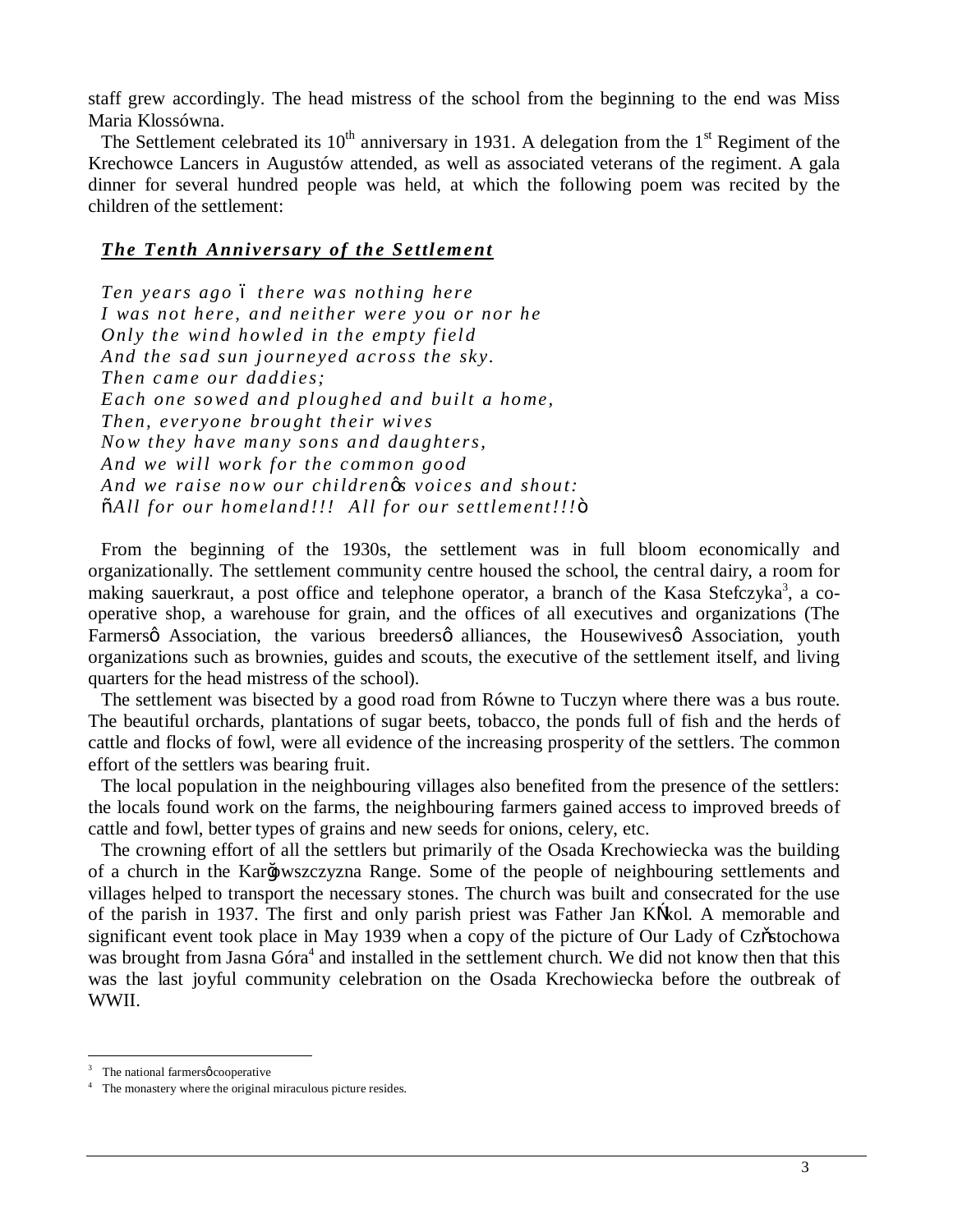The ladies of the settlement, who were members of the Association of Housewives, ran the library, organized social meetings and dances, as well as assemblies to honour anniversaries. They also provided courses in child-raising and hygiene. Their greatest single accomplishment was getting a health centre with living quarters for a nurse to live in, built in the Kar $\Theta$ wszczyzna area. This was done through the help of the Red Cross. The Health Centre housed a medical clinic, a dental office and a counselling service for mothers and children. A doctor (Internist) came to the settlement twice a week to see the sick settlers and their children in the examining rooms made available to him at the health centre.

All the posts in the settlement and the area were voluntarily occupied by settlers. Some of the settlers rented out their farms and only visited them, usually during their vacations. There were those settlers who rented farms to their colleagues. In such cases they worked two and sometimes three farms.

All the settlers worked as a group for their ideals and the common good. A neighbourly, friendly atmosphere of solidarity always prevailed in the settlement, where help was available for every need. In recognition of their service, the regimental standard was honoured with the order of Polonia Restituta in 1938.

The outbreak of WWII and the invasion of the Eastern Borderlands by the U.S.S.R was a shock to everyone. Then, on February 10, 1940, came the expulsion and forced relocation of the Polish population (chiefly the veterans and their families) to the forests of Siberia and the steppes of Kazakhstan. The chapter of the history of the settlement of the Eastern Borderlands of the Polish Republic had now come to a close

All that remains are our memories, of happy childhood years at the Osada Krechowiecka.

### **LIST OF SETTLERS AT THE OSADA KRECHOWIECKA**

*(Established on the parcelled out estate at Szubków-Karłowszczyzna) (the number corresponds to the number of the plot)*

| $\underline{No.}$ | <b>Rank</b> | <b>Name</b>            | $\underline{\mathbf{N}\mathbf{o}}$ . | <b>Rank</b> | <b>Name</b>            | <u>No.</u> | Rank   | <b>Name</b>       |
|-------------------|-------------|------------------------|--------------------------------------|-------------|------------------------|------------|--------|-------------------|
|                   |             | Roman                  |                                      |             | Podchorski             | 22.        | plut.  | Stefan M czka     |
|                   |             | Cybulski               | 12.                                  | U€          | W€dys€w                | 23.        | plut.  | Szczepan          |
| 2.                |             | Zygmunt                |                                      |             | D browski              |            |        | <b>Balmas</b>     |
|                   |             | Górecki                | 13.                                  |             | Jan                    | 24.        | u€     | Zygmunt Jaruga    |
| 3.                | wachm.      | Kazimierz<br>М.        |                                      |             | Dzierzgowski           | 25.        | wachm. | Marcin St pie     |
|                   |             | Weselinski             | 14.                                  |             | Stefan                 | 26.        | rtm.   | Józef P€ anski    |
| 4.                | st.         | Franciszek             |                                      |             | Talarowski             | 27.        |        | Sta ior<br>Antoni |
|                   | wachm.      | Glaszczak              | 15.                                  | wachm.      | W€dzimierz             |            |        | (Sulimirski       |
| 5.                | st.         | Józef Stobniak         |                                      |             | Kulikowski             |            |        | Józef)            |
|                   | wachm.      |                        | 16.                                  | wachm.      | W€dys€w                | 43.        |        | Edward            |
| 6.                |             | Antoni                 |                                      |             | Jakubowski             |            |        | Milewski          |
|                   |             | Szyma ski              | 17.                                  | wachm.      | Henryk                 | 44.        |        | Jakub Chromik     |
| 7.                | wachm.      | Franciszek             |                                      |             | Duszy ski              | 45.        |        | Feliks            |
|                   |             | Biedul                 | 18.                                  |             | Piotr Fr czak          |            |        | Bojankiewicz      |
| 8.                |             | <b>Walenty Struzik</b> | 19                                   |             | Ignacy                 | 46.        | wachm. | W€dys€w           |
| 9.                |             | Józef Dobaj            |                                      |             | Urba ski               |            |        | Gorzkowski        |
| 10.               | plut.       | Wadys aw               | 20.                                  | u€          | Wincenty Ca $\epsilon$ | 47.        | plut.  | Gustaw            |
|                   |             | Zielinski              | 21.                                  | plut.       | Aleksander             |            |        | Chanecki          |
| 11.               | ppor.       | Boles €w               |                                      |             | Chlewinski             | 48.        | kpr.   | Franciszek        |
|                   |             |                        |                                      |             |                        |            |        |                   |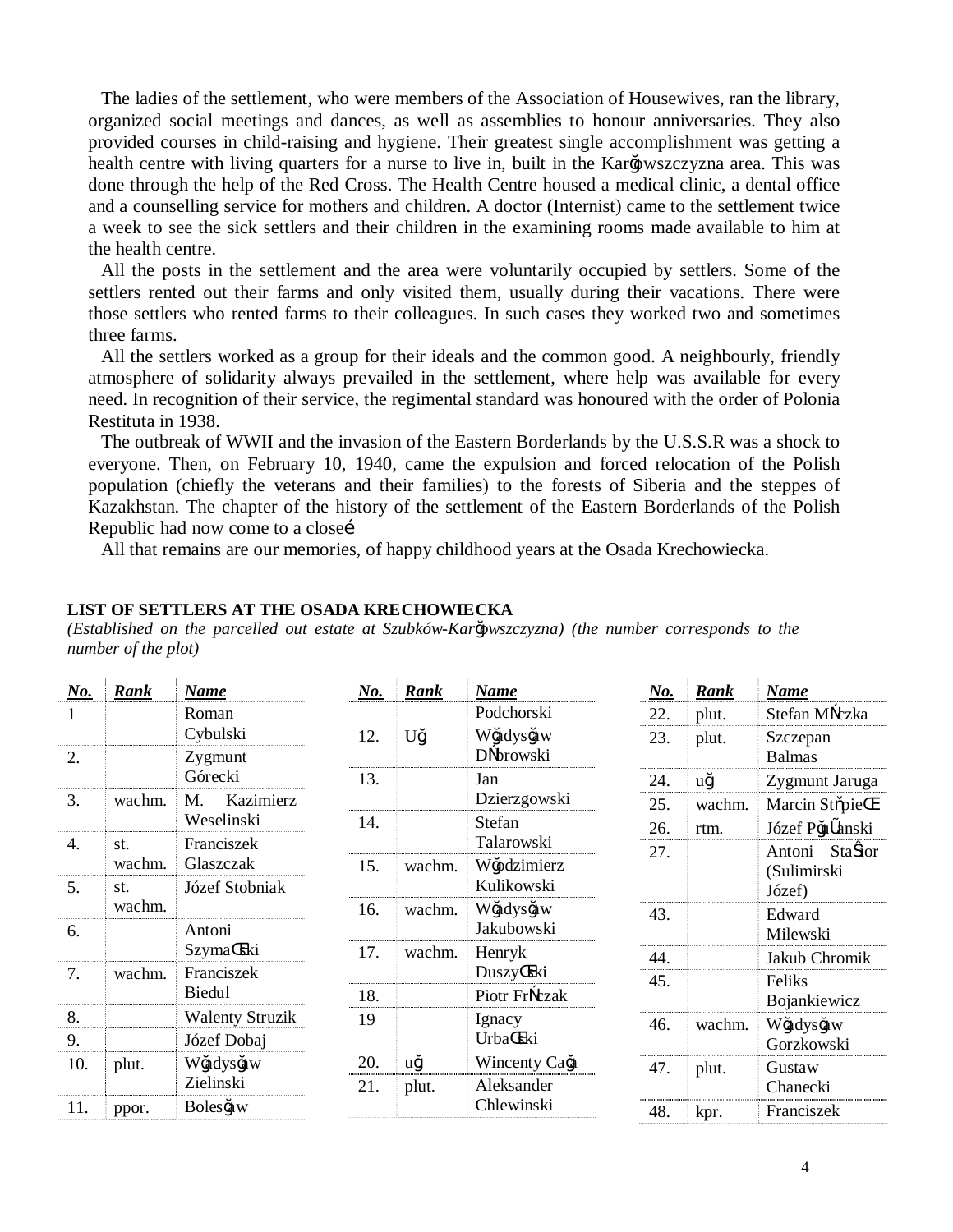| <u>No.</u> | <u>Rank</u> | <u>Name</u>                 |
|------------|-------------|-----------------------------|
|            |             | Gorczak                     |
| 49.        | st. u€      | Franciszek<br>Ga€a          |
| 50.        | plut.       | Józef<br><b>Brzostowski</b> |
| 51.        | u€          | Franciszek<br>Sterna        |
| 52.        | u€          | Stanis Ew<br>Graniczny      |
| 53.        | wachm.      | Jan Szyma ski               |
| 54.        | por.        | Edward<br>Czajkowski`       |
| 55.        | wachm.      | Piotr Swojnóg               |
| 56.        | u€          | Walery                      |
|            |             | Radomski                    |
| 57.        | st.         | Stanis aw                   |
|            | wachm.      | Armatys                     |
| 58.        | st. u€      | Antoni Kulik                |
| 59.        | u€          | Stanis Gw                   |
|            |             | Wojna                       |
| 60.        | u€          | Karol                       |
|            |             | Ka€siewicz                  |
| 61.        |             | W€dys€w                     |
|            |             | Szymanik                    |
| 62.        | u€          | Wojciech                    |
|            |             | Morozowicz                  |
| 63.        | u€          | Stefan Prochera             |
| 64.        |             | Józef Zwoli ki              |
| 65.        |             | Romuald                     |
|            |             | Graniczny                   |
| 66.        |             | Józef                       |
|            |             | Ogonowski                   |
| 67.        |             | Wojciech                    |
|            |             | ygad€                       |
| 68.        |             | Józef Wrzyszcz              |
| 69.        |             | Adolf Zajdel                |
| 70.        |             | Józef Szopa                 |
| 71.        | u€          | Bronsi faw<br>Kucharewicz   |
| 72.        |             | Zygmunt<br>WaGsiewicz       |
| 73.        |             | Jan Zdanek                  |
| 74.        | u€          | Modest / o                  |
| 75.        | u€          | W€dys€w                     |

| No.          | Rank          | Name                    |
|--------------|---------------|-------------------------|
|              |               | Paszy ski               |
| 76.          |               | Jan Madaj               |
| 77.          |               | <b>Bernard</b>          |
|              |               | Bujnowski               |
| 78.          |               | Kazimierz<br>Kaczmarski |
| 86.          |               | Jan Jankowski           |
| 87.          |               | Stefan                  |
|              |               | wierczy ski             |
| 88.          | st.<br>wachm. | Józef Ma ka             |
| 89.          |               | Stefan                  |
|              |               | Dobrza ski              |
| 90.          | st.           | Klemens                 |
|              | wachm.        | Grzybowski              |
| 91.          |               | Wincenty                |
|              |               | Rzo ca                  |
| 92.          |               | Stanis <del>C</del> w   |
|              |               | Bory                    |
| 93.          | plut.         | StanisLaw               |
|              |               | Pukacz                  |
| 94.          |               | Aleksander<br>Mi dza    |
| 95.          |               | Romuald                 |
|              |               | <b>Balicki</b>          |
| 96.          | wachm.        | Józef Kwiatek           |
| 97.          |               | $Mieczys$ aw            |
|              |               | Netwinko                |
| 98.          | st. u€        | Jan Sieradzki           |
| 99.          |               | Julian<br>Sokolowski    |
| 100.         |               |                         |
|              | wachm.        | Mieczyslaw<br>Massalski |
| 101. $u \in$ |               | Wladyslaw               |
|              |               | Slomka                  |
| 102.         | plut.         | Zdzislaw                |
|              |               | Prokopowicz             |
| 104.         |               | Stanislaw               |
|              |               | Wolkowski               |
| 113.         |               | Wojciech                |
|              |               | Dudziewicz              |
| 132.         |               | Ryszard                 |
|              |               | Bojankiewicz            |
| 133.         |               | Jan<br>Koziczynski      |
|              |               |                         |

|  | Osada Krechowiecka |  |
|--|--------------------|--|
|  |                    |  |

| $\sim$ |         |                      |  |  |
|--------|---------|----------------------|--|--|
|        | m.<br>м | <b>Lan Dabrowski</b> |  |  |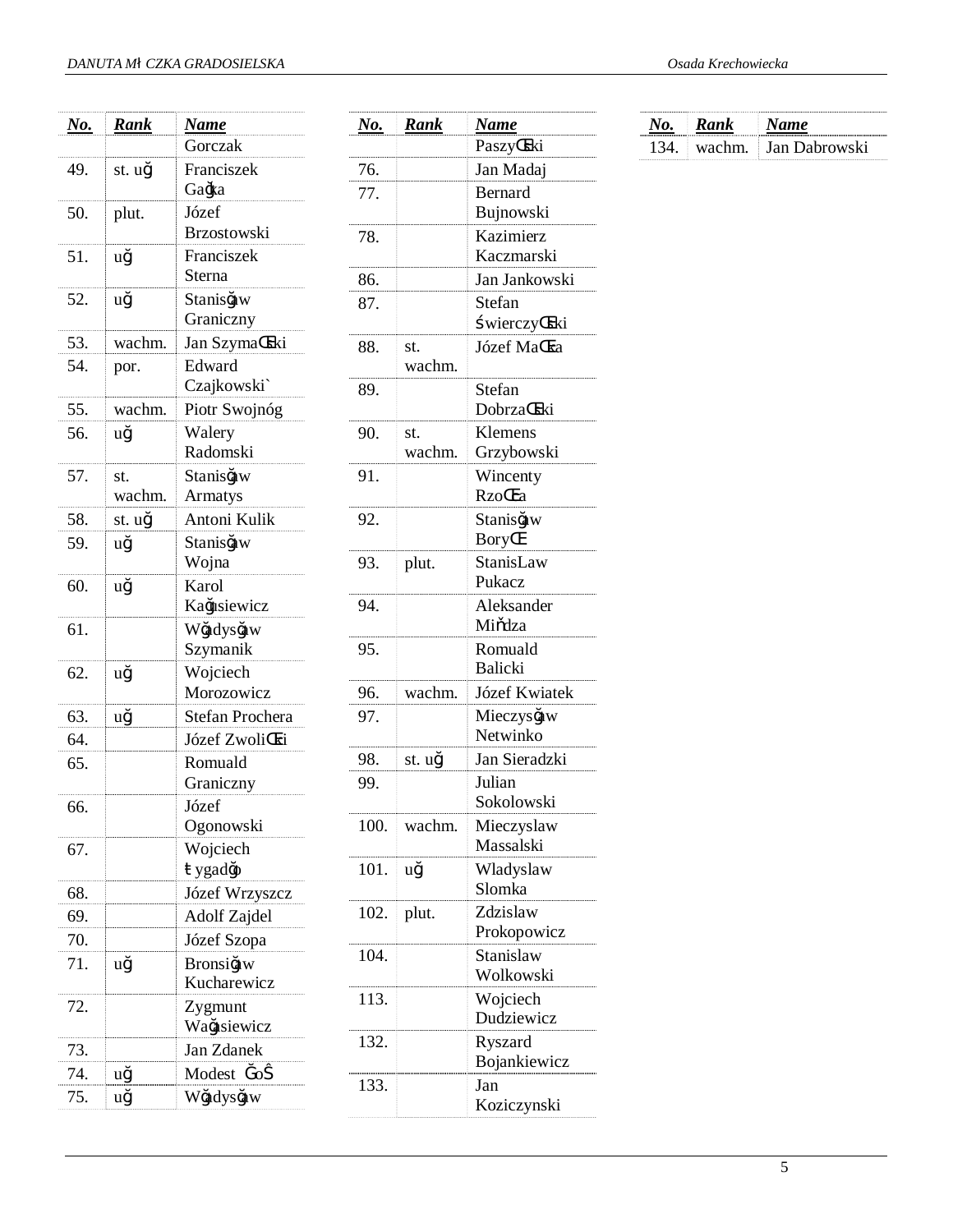| Rank.        | Rank   | <b>Translation</b>         |
|--------------|--------|----------------------------|
|              | Abrev. |                            |
| kapral       | kpr.   | Corporal                   |
| major        | Mjr    | Major                      |
| plutonowy    | plut.  | Lance-                     |
|              |        | sergeant                   |
| podporucznik | ppor.  | $2nd$ Lieutenant           |
| porucznik    | por.   | Lieutenant                 |
| rotmistrz    | rtm.   | Captain                    |
|              |        | (Cavalry)                  |
| starszy u€n  | st. u€ | 1 <sup>st</sup><br>Lancer  |
|              |        | Class                      |
| starszy      | st.    | $1^{\rm st}$ .<br>Sergeant |
| wachmistrz   | wachm. | Class                      |
| ufan         | u€     | Lancer                     |
| wachmistrz   | wachm. | Sergeant                   |

# *Approximate English Translations of Ranks:*

#### (Not all ranks are known)

p.s the missing numbers belong to civilian settlers, there were 20 plots of 5 hectars on the edges of the Osada. No details available.